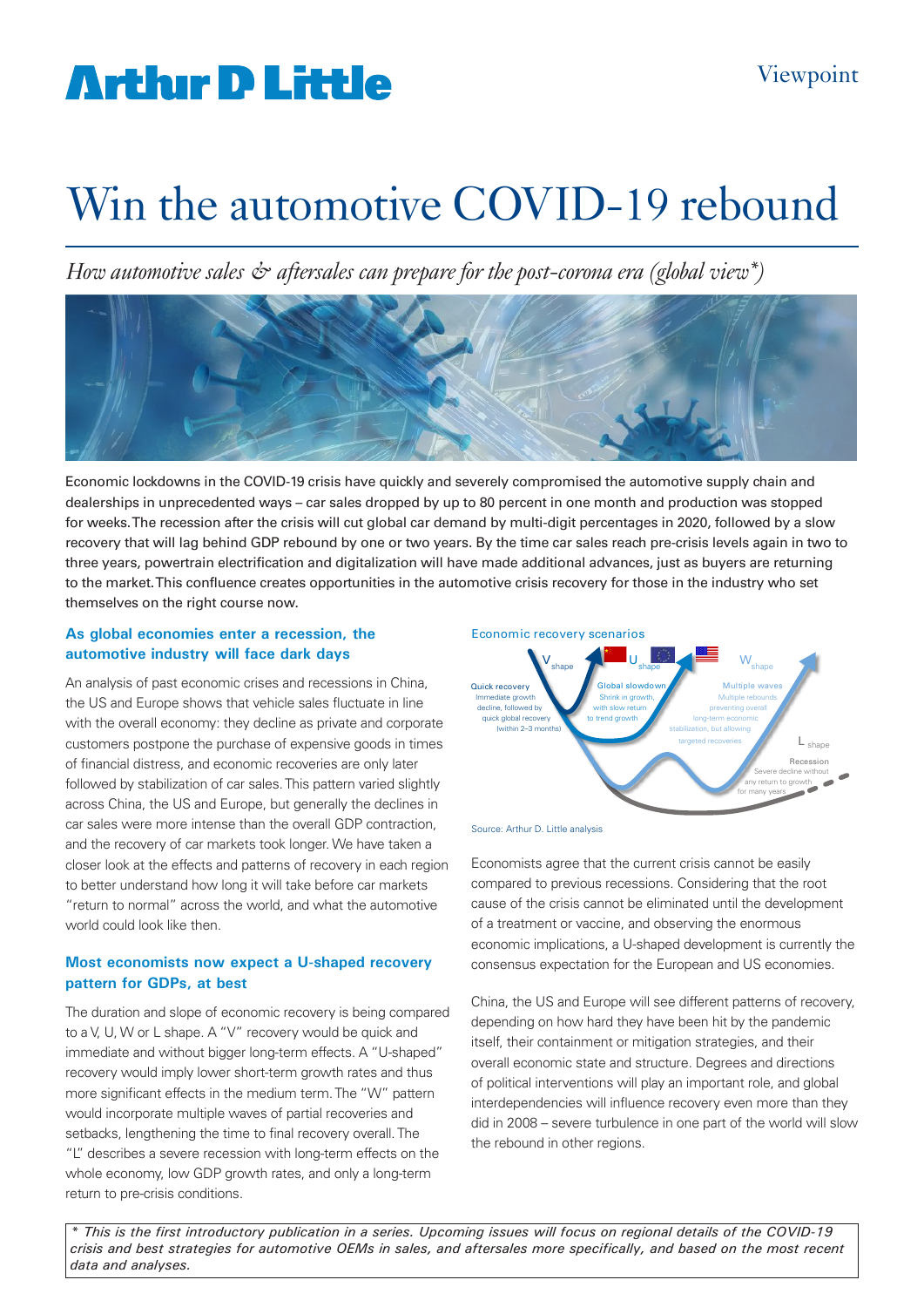### Viewpoint

## **Artlur D Little**

#### **When economies take 12–24 months for recovery, car markets need up to three years**

In the special case of the COVID-19 crisis, the impact and recovery of both GDP and car sales are expected to be even more profound than in previous crises: not only does the economic downturn affect car demand negatively, but a significant supply-side shock must also be added to the equation because lockdowns and preventive closures of production facilities, transportation, car dealerships, and vehicle registration offices have frozen the auto market for significant portions of the first two quarters of 2020.

#### Economic and car market crises in the US

|                                   |                                                             | GDP                       | Car sales       |
|-----------------------------------|-------------------------------------------------------------|---------------------------|-----------------|
|                                   | Early '80s recession                                        | $-2%$                     | $-20%$          |
| $\overline{1}$                    | Federal reserve interest rate hike made financing           | 1 year                    | 2 years         |
|                                   | unaffordable for most customers                             | to recover                | to recover*     |
| $\overline{2}$                    | S&L crisis +Gulf War                                        | $-0.1%$                   | $-11%$          |
|                                   | S&L and bank failures limited consumer credit availability, | 1 year                    | 2 years         |
|                                   | Gulf War raised oil prices                                  | to recover                | to recover      |
|                                   | <b>Financial crisis</b>                                     | $-3%$                     | $-35%$          |
| 3                                 | Consumer credit market collapse impacted middle class.      | 2 years                   | 3 years         |
|                                   | Overall, lengthened car ownership from 4 to 6 years         | to recover                | to recover      |
|                                   | COVID-19 crisis                                             | $-5$ to $-10\%$           | $-15$ to $-35%$ |
|                                   | Supply and demand shock impacting lower and middle          | $1-1.5$ years             | $2-3$ years     |
|                                   | class, financial institutions in stronger position vs. '08, | to recover                | to recover      |
|                                   | significantly older used car parc could limit downside      | *Car sales recessions are |                 |
|                                   |                                                             | 2x longer and 10x worse   |                 |
| Source: Arthur D. Little analysis |                                                             | than GDP                  |                 |
|                                   |                                                             |                           |                 |

The look into historic economic crisis and recoveries indicates that auto sales generally take twice as long to recover in the US as the GDP rebound: during the recessions of the 1980s and 90s, the GDP was back to growth within a year, whereas the car market took two years to get to full swing again. During the 2008 financial crisis, car markets required three years for the rebound and the GDP reached pre-crisis levels after less than two years.

#### Economic and car market crises in Europe  $\widehat{\mathbb{G}}$ GDP Car sales EMS crisis + Gulf war -6% EMS crisis and limited consumer credit availability and 1 year Gulf War raised oil prices to recove to recover -10% -5%\* (-10%) Financial crisis 2 Consumer credit market collapse impacted middle class 3 years to recover -4% Eurozone crisis 2.5 years Several eurozone member states were unable to repay or 1 year to recover

refinance their government debt or bail out banks COVID-19 crisis Supply and demand shock impacting lower and middle class, recession hit a stagnating new car market to recover -5 to -10% 1–1.5 years to recover Car sales crises last up to

\* Scrappage scheme effect, e.g., in Germany Source: Arthur D. Little analysis

European markets have historically returned to pre-crisis states in a similar time frame of three years with support of government interventions such as purchase incentives and beneficial taxation. Examples can be taken from the EMS (European Monetary System) crisis of the 1990s and the financial crisis in 2008, which was directly followed by the EURO crisis. Each time, car sales suffered more severely than the

broader economy. Southern European countries which were more affected by the EURO crisis have yet to fully recover from the last decade's economic "double strike" and never again reached the same volume as before 2008.

#### Economic and car market crises in China



Unlike the US or Europe, the GDP and car sales in China have not faced recessions over the last 20 years, only some periods of reduced growth, e.g., during the global financial crisis of 2008. A significant slowdown in the car market came only in 2018 with an increasingly saturated market in large Chinese cities, accompanied by stricter limitations on new car registrations and fewer financial subsidies.

#### **The current crisis and expected recoveries with regional specifics**

In the US, COVID-19 will continue to have a devastating effect on service industries for the next 12–18 months, or until there is a vaccine or treatment.

#### Key COVID-19 crisis indicators in the US (2020)



>35% Decline in March car sales Largest contraction excluding post-cash for-clunkers)

(fight)

Source: Arthur D. Little analysis

-13% 3 years

 $\bigoplus$ 

3 years to recover

-6%

-10 to -20% 2–3 years to recover

3 years and exceed GDP decline

This impact will disproportionally affect the middle class and lead to large numbers of postponed or cancelled car purchases. "Millennials" (approximately 22–38 years old) are especially vulnerable to the negative effects as they will be hit by a second "once in a generation" recession during their prime earning years while they are already struggling to manage higher levels of household debt, which will make large expenditures for new cars unlikely. This weakness could lead to an unprecedented reduction of car sales over the next two to three years.

Individual European economies are being hit to a different extent by the crisis. Northern European car markets currently expect less devastating economic effects: for Germany, as an example, GDP shrinkage is expected to stay within the single digits for 2020, and the unemployment rate is not expected to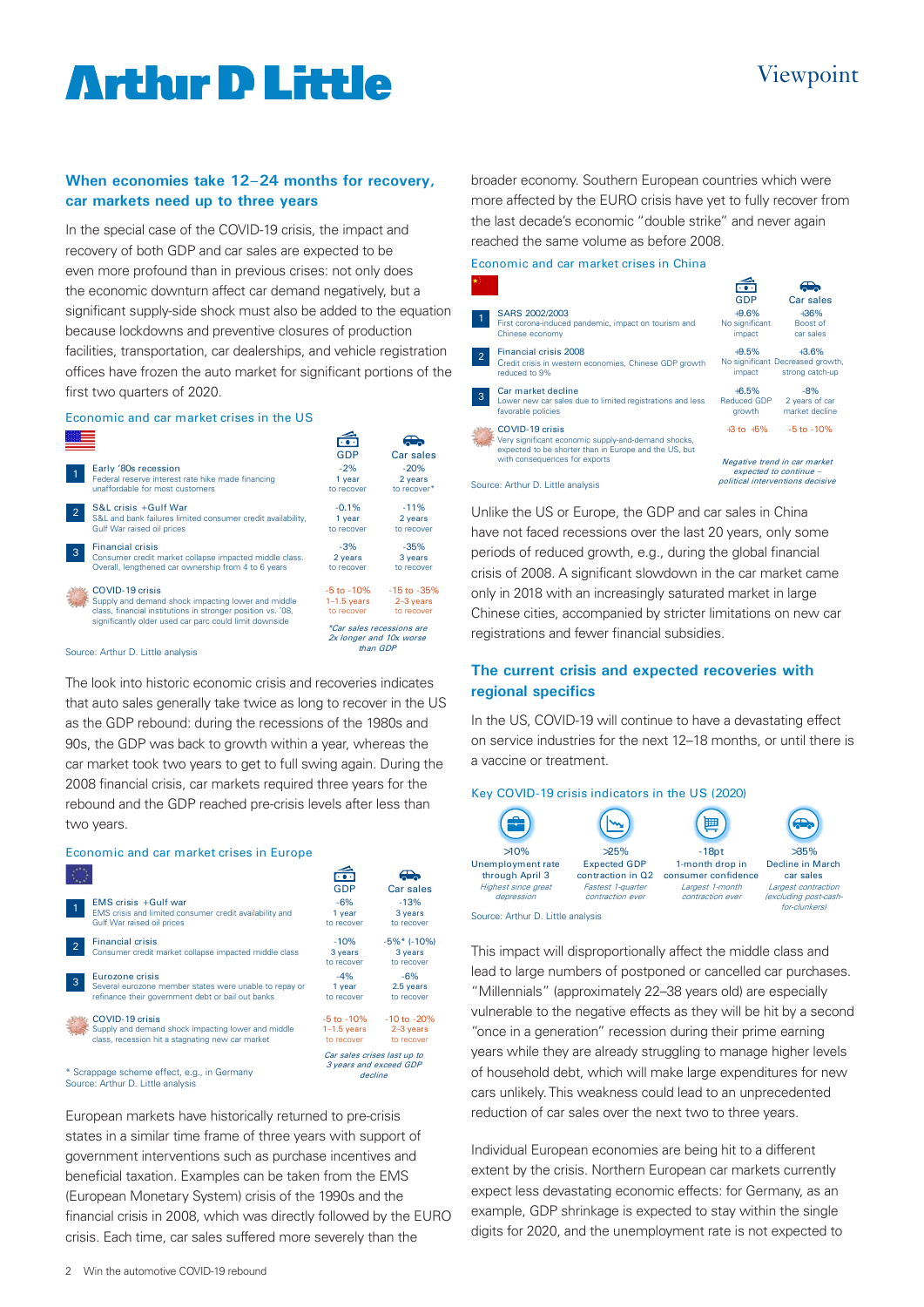### Viewpoint

# **Artlur D Little**

go beyond a moderate 6 percent at the peak of the crisis in the middle of 2020, from a historic low of 3 percent in early 2020 (versus EU27 average of 6.7 percent). Social welfare and health care systems and measures to prevent layoffs generally stabilize the economies and will prevent large-scale economic hardship. Northern European economies especially built up additional "resilience" from the learnings of the financial and Euro crises. Elsewhere, markets such as Italy and Spain still suffer from long-term effects of those recessions. In those regions, the combination of harsh effects on public health and a weaker economic baseline will lead car demand to remain at low levels and not reach previous peaks for many years.

China's car market is expected to react primarily to government interventions following the pattern of recent interventions: the market has been driven more by the cut of purchase incentives and imposition of stricter regulations limiting new car registrations in the prospering urban areas than by overall Chinese economic conditions. This phenomenon led to a shrinking market in 2018 and 2019, despite steady GDP growth. The current crisis appears to have caused an additional hit to the market and could lead to further sales declines of up to 10 percent for 2020, depending on the scale of post-crisis government intervention.

### **In 12–36 months, the light in the dark for car sales could be an electric light…**

Although each economic crisis has its specific anatomy and the key markets will react differently to this crisis, indications suggest that like previous recessions, it will take 12–36 months for auto sales to return to pre-crisis levels globally. There is, however, a major difference to the recoveries of 2009, 2002, and earlier: unlike 10 or 20 years ago, the automotive industry is already amid multiple huge transformations across global markets:

- **Powertrain electrification:** Demand and supply were already shifting towards electric and electrified vehicles, driven by  $\mathrm{CO}_2^{}$  regulation and technological progress, e.g., battery chemistry, high-performance charging.
- **Digitalization of automotive sales and services: Consumer** trends are changing the way we buy and drive cars and consume mobility, e.g., connected cars, assisted driving.
- **n** Shift in ownership: A trend towards more flexible models of use, financing and subscriptions of cars, and mobility, also with effects on automotive after-sales.

The current crisis will not bring this disruption to a halt. On the contrary, industry and technological innovation experts expect the crisis to become a catalyst for the transformation. This notion is driven by the expectation that the next two or three years will be weak years for sales of still-prevalent ICE (internal combustion engine) vehicles on traditional technology platforms. In other words, demand for the current car lineup will be sluggish due to economic impairments and, at the point demand recovers, customers will return to a more favorable environment for xEVs (battery electric and plug-in hybrid) and demand 2023/2024 state-of-the-art technology.

### **Diesel and gasoline car sales probably will never again reach the peak of 2017/2018**

- By 2024, OEMs will launch over 400 new xEV models and, in the meantime, cut back on traditional engine offerings.
- Advancing battery technology and ramped-up production volume will bring down costs, which will lead to more attractive prices and extended range for mass-market xEVs.
- Charging infrastructure development will continue and improve the practicability of xEVs for a wider group of users.
- $\blacksquare$  Regulation will continue to push on low-emission vehicles and the scrapping of current ICE fleets, especially in China, Europe and possibly some parts of the US (e.g., California).

Together, these factors suggest that ICE sales will never fully and sustainably recover to their pre-COVID-19 levels – relative xEV sales shares could rise quicker under these conditions.

At the same time, as many dealerships were closed in the first months of 2020, potential buyers shifted even more parts of their car purchase journeys to digital channels. The COVID-19 crisis will open the opportunity for a rapid rise in digital sales as both customers and dealers overcome their long-standing resistance and trial new technology.

As we wait for the recovery, the average age of the car parc will increase with postponed purchases and financially weakened consumers. These delayed purchases will intensify an ongoing trend to an older vehicle fleet and create additional growth in demand for aftermarket parts and services. For dealers weakened by the loss of sales, the aftermarket will be a growth opportunity and lifeline during the first years of the downturn – Given that these are out-of-warranty vehicles with ages of 5+ years, OEMs will have to adapt their offerings to avoid losing these to independent aftermarket players.

#### **Government intervention will shape the pace and path to market recovery**

The market rebound and automotive world after COVID-19 will be strongly shaped by regulation and government interventions, and differ across the US, Europe, and China. OEMs will need to act with adapted strategies.  $\mathtt{CO}_2$  and climate policy orientation will also play a major role in political decision making. Therefore, it is important to develop a strategic view with different scenarios comparing the extent of purchase incentives and the climate and environmental focus: